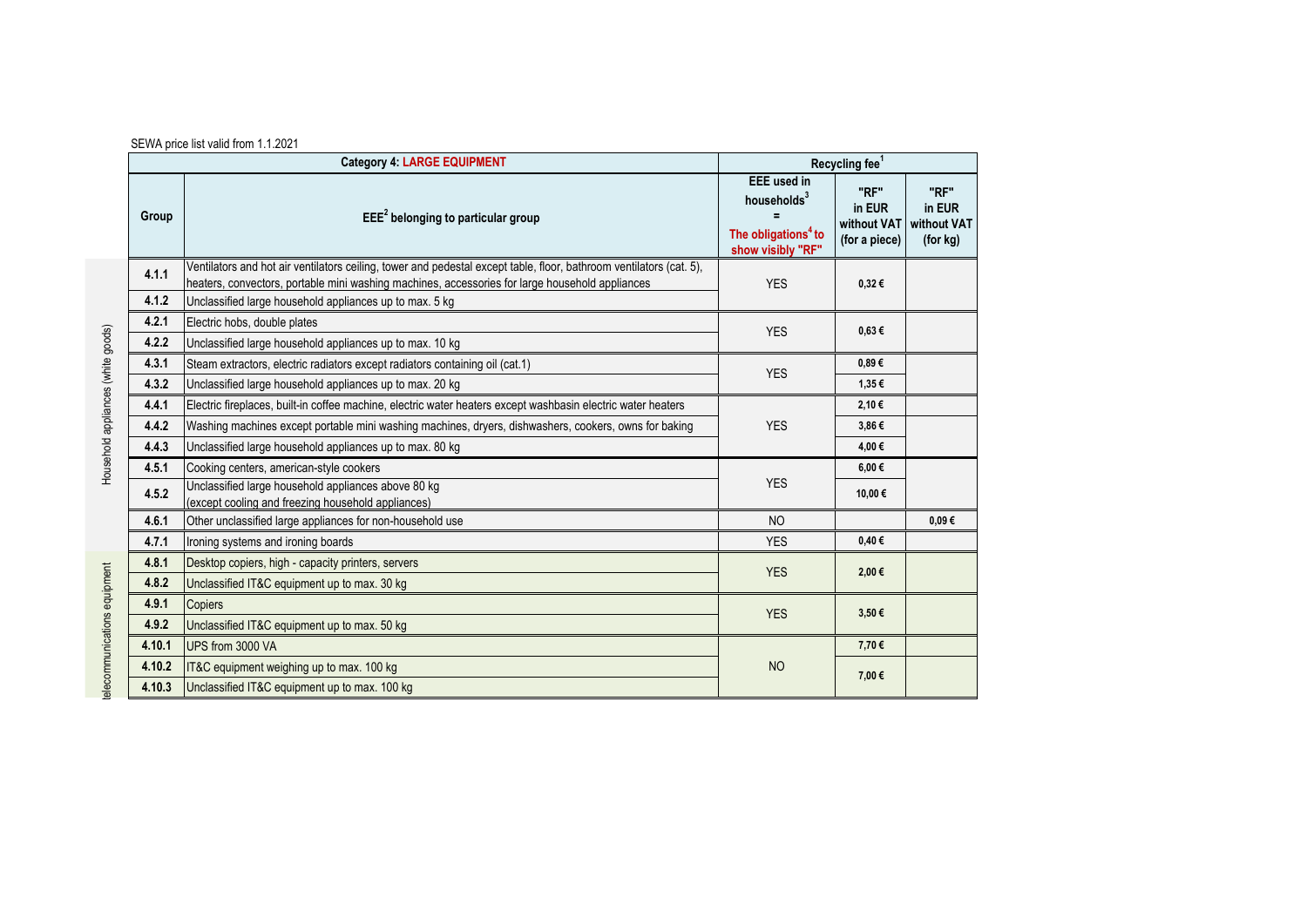|                            |        | <b>Category 4: LARGE EQUIPMENT</b>                                                                                                 |                                                                                                       | Recycling fee <sup>1</sup>                     |                                           |  |
|----------------------------|--------|------------------------------------------------------------------------------------------------------------------------------------|-------------------------------------------------------------------------------------------------------|------------------------------------------------|-------------------------------------------|--|
|                            | Group  | $EEE2$ belonging to particular group                                                                                               | <b>EEE</b> used in<br>households <sup>3</sup><br>The obligations <sup>4</sup> to<br>show visibly "RF" | "RF"<br>in EUR<br>without VAT<br>(for a piece) | "RF"<br>in EUR<br>without VAT<br>(for kg) |  |
|                            | 4.11.1 | Large multifunctional printers                                                                                                     | <b>NO</b>                                                                                             | 15,00€                                         |                                           |  |
|                            | 4.11.2 | Unclassified IT&C equipment up to max. 200 kg                                                                                      |                                                                                                       | 15,00€                                         |                                           |  |
| Large IT and               | 4.12.1 | Other information technology and telecommunications equipment for non-household use (e.g. charging stations<br>for electromobiles) | <b>NO</b>                                                                                             |                                                | $0,09 \in$                                |  |
|                            | 4.13.1 | TV outdoor antennas                                                                                                                | <b>YES</b>                                                                                            | 0,11€                                          |                                           |  |
|                            | 4.14.1 | Electric guitars, keys and other large electric and electronic musical instruments                                                 | <b>YES</b>                                                                                            | $0,42 \in$                                     |                                           |  |
|                            | 4.14.2 | Unclassified large consumer electronics up to max. 5 kg                                                                            |                                                                                                       | $0,32 \in$                                     |                                           |  |
| Large consumer electronics | 4.15.1 | Minisystems and microsystems, loudspeaker sets, guitar combos, amplifiers                                                          | <b>YES</b>                                                                                            | $0,60 \in$                                     |                                           |  |
|                            | 4.15.2 | Unclassified large consumer electronics up to max. 10 kg                                                                           |                                                                                                       | $0,63 \in$                                     |                                           |  |
|                            | 4.16.1 | Home cinema (DVD drive, tuner and amplifier integrated as one set including loudspeaker)                                           | <b>YES</b>                                                                                            | 1,00 €                                         |                                           |  |
|                            | 4.16.2 | Unclassified large consumer electronics up to max. 15 kg                                                                           |                                                                                                       | 1,20€                                          |                                           |  |
|                            | 4.17.1 | Unclassified large consumer electronics up to max. 30 kg                                                                           | <b>YES</b>                                                                                            | 2,00 €                                         |                                           |  |
|                            | 4.18.1 | Unclassified large consumer electronics up to max. 50 kg                                                                           | <b>YES</b>                                                                                            | $3,50 \in$                                     |                                           |  |
|                            | 4.19.1 | Unclassified large consumer electronics up to max. 100 kg                                                                          | <b>YES</b>                                                                                            | 7,00 €                                         |                                           |  |
|                            | 4.20.1 | PV panels with accessories (cable networks, inverters, metering panels)                                                            | <b>NO</b>                                                                                             |                                                | 0,16€                                     |  |
|                            | 4.20.2 | Unclassified large consumer electronics above 100 kg                                                                               | <b>NO</b>                                                                                             |                                                | 0,09€                                     |  |
| Luminarie                  | 4.21.1 | Large luminaries for non-household use                                                                                             | <b>NO</b>                                                                                             | 0,22€                                          |                                           |  |
|                            | 4.21.2 | Large household luminaries                                                                                                         | <b>YES</b>                                                                                            |                                                |                                           |  |
|                            | 4.22.1 | Grass trimmers, hedge trimmers                                                                                                     | <b>YES</b>                                                                                            | $0,12 \in$                                     |                                           |  |
|                            | 4.22.2 | Unclassified "large" electric and electronic tools up to max. 3 kg                                                                 |                                                                                                       | $0.19 \in$                                     |                                           |  |
|                            | 4.23.1 | Electric saws, electric garden blowers, oil-free compressors, submersible and barrel pumps except other kinds<br>of pumps (cat. 5) | <b>YES</b>                                                                                            | $0,52 \in$                                     |                                           |  |
|                            | 4.23.2 | Unclassified "large" electric and electronic tools up to max. 6 kg                                                                 |                                                                                                       | $0,42 \in$                                     |                                           |  |
|                            | 4.24.1 | Lawnmowers except gras trimmers                                                                                                    |                                                                                                       | 1,00 €                                         |                                           |  |
| and electronic devices     | 4.24.2 | Electric water pumps, electric garden cultivators a scarifiers, electric snow blowers, high-pressure washer<br>power cleaners      | <b>YES</b>                                                                                            | 1,20€                                          |                                           |  |
|                            | 4.24.3 | Unclassified large electric and electronic tools up to max.15 kg                                                                   |                                                                                                       | 1,20€                                          |                                           |  |

and electronic devices